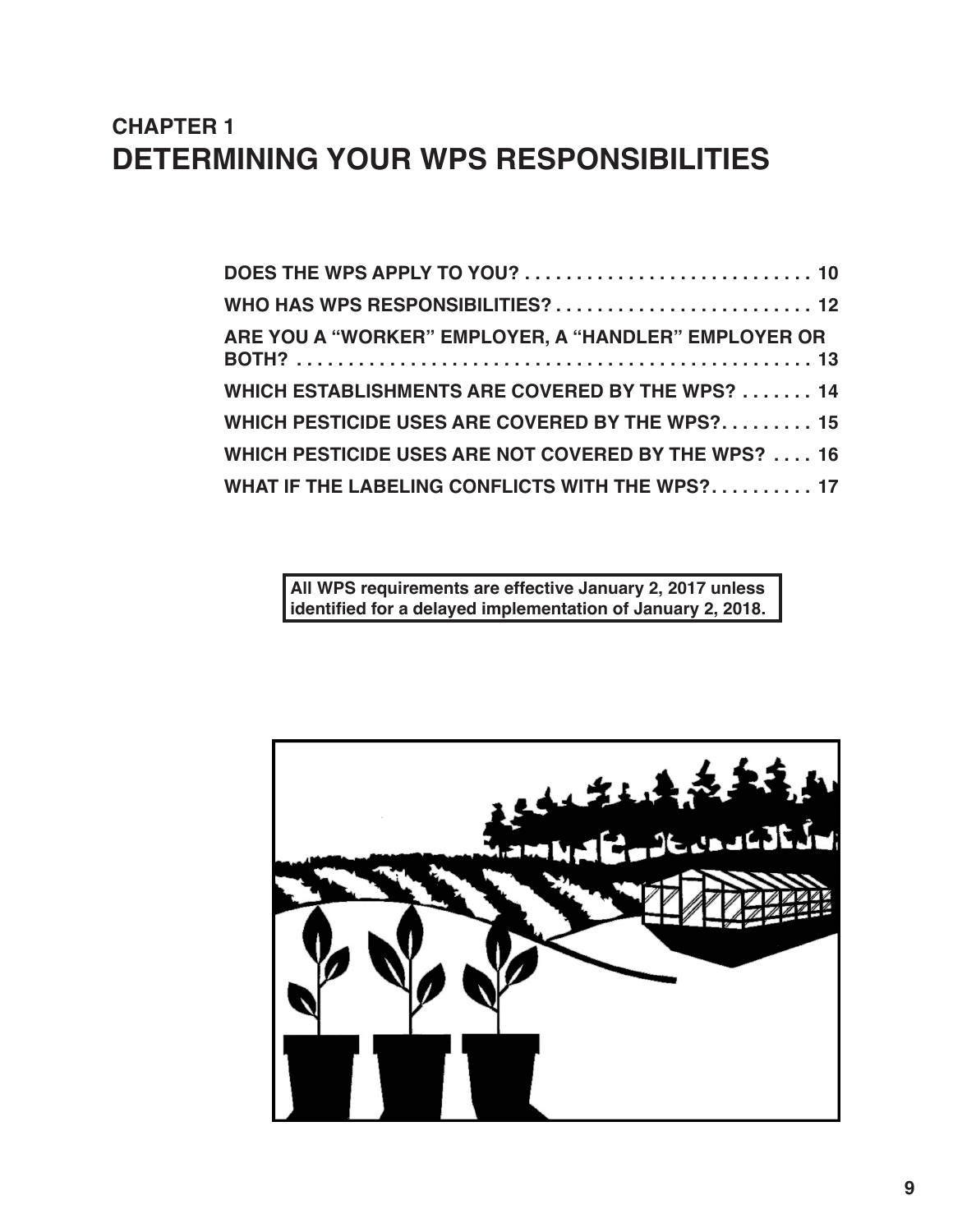# <span id="page-1-0"></span>**DOES THE WPS APPLY TO YOU?**

The WPS applies to you if you **use a WPS-labeled pesticide product** (that contains an AGRICULTURAL USE REQUIREMENTS box under DIRECTIONS FOR USE) on an "agricultural establishment" directly related to the production of an "agricultural plant." If you also **employ workers or handlers** (directly or through a labor contractor), you will have additional WPS responsibilities. In the WPS, employers of workers or handlers are referred to as "agricultural employers" or "commercial pesticide handler employers" depending on the situation.

**Employers** are responsible for making sure that workers and handlers receive the protections required by the pesticide labeling and the WPS. The term "employ" and "agricultural employer" have special meanings in the WPS — you are an employer even though you are self-employed or use only members of your own family to do the work on your establishment. **You are also considered the employer when you hire workers or handlers through a labor contractor. However, an owner or agricultural employer who hires handlers through a commercial pesticide handler employer is not considered the handler employer for those handlers.**

*The WPS applies to you if:*

| You own or operate an agricultural<br>establishment directly related to the<br>production of an agricultural plant.                                                      | Even if you are the owner of a farm,<br>forest, nursery, or an enclosed space<br>production facility (e.g., greenhouse,<br>grow house, hoop house, high<br>tunnel) and you or members of your<br>"immediate" family do all the work,<br>you are a "WPS employer" and must<br>comply with some of the requirements<br>described in this manual. |
|--------------------------------------------------------------------------------------------------------------------------------------------------------------------------|------------------------------------------------------------------------------------------------------------------------------------------------------------------------------------------------------------------------------------------------------------------------------------------------------------------------------------------------|
| You hire or contract for the services<br>of agricultural workers to do<br>tasks related to the production<br>of agricultural plants on an<br>agricultural establishment. | This includes hiring labor contractors<br>and others who contract with growers<br>to supply workers or handlers to work<br>on your agricultural establishment.<br>The labor contractor can be<br>assigned WPS responsibilities but<br>is not responsible for your WPS<br>compliance.                                                           |
| You employ researchers who help<br>produce agricultural plants.                                                                                                          | There is an exemption from the<br>WPS requirements when conducting<br>research on unregistered pesticides.<br>This exemption DOES NOT include<br>research on unregistered uses of<br>a registered pesticide product or<br>maintenance pesticide applications<br>applied to agricultural plants subject to<br>research.                         |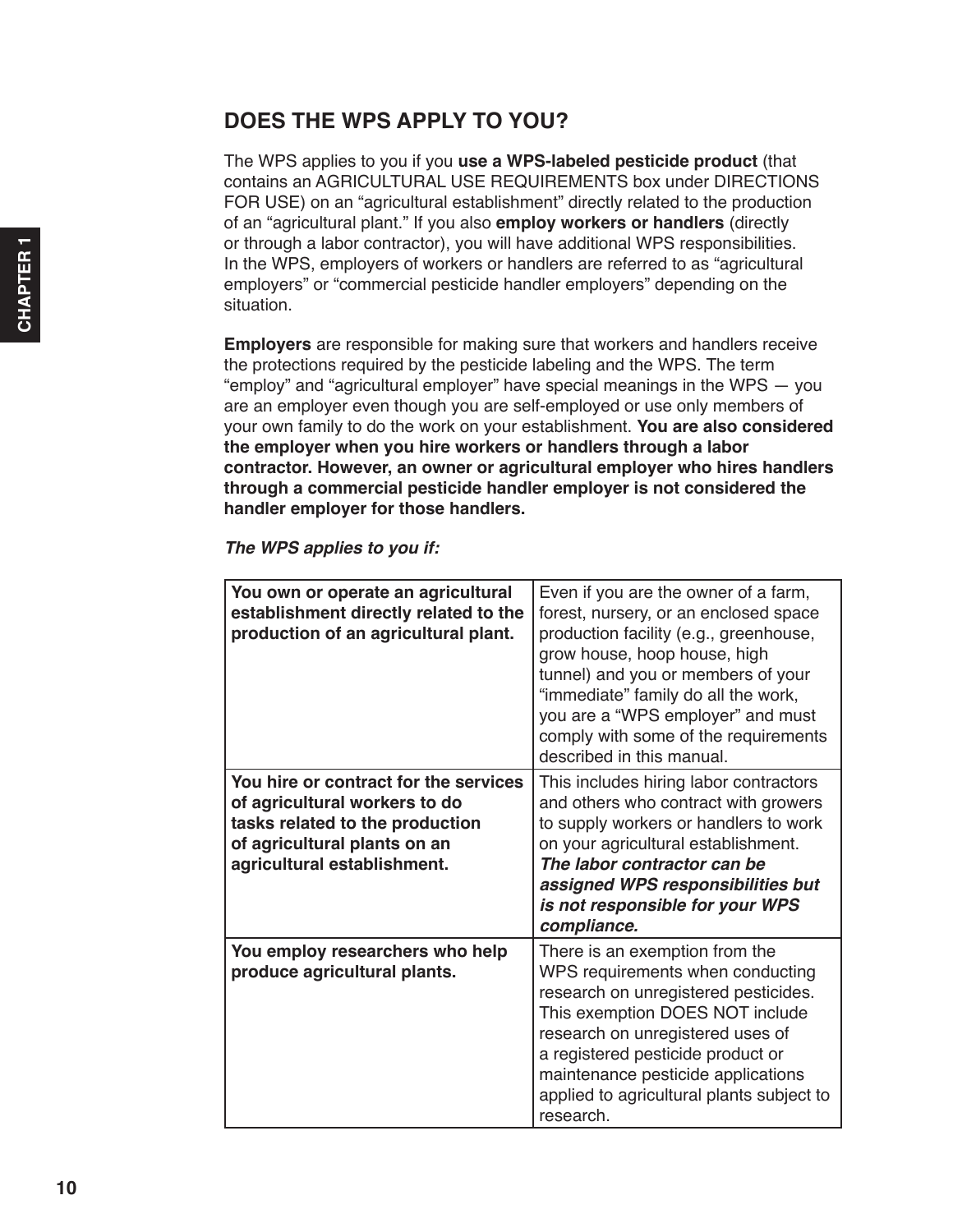| You operate a business in which<br>you (or people you employ) apply<br>pesticides that are used for the<br>production of an agricultural plant. | Commercial pesticide handlers<br>and their employees are included<br>in the WPS even if some of the<br>pesticide handling tasks (mixing,<br>loading, disposal, etc.)take place<br>somewhere other than the agricultural<br>establishment that is the treatment<br>site. An example would be mixing/<br>loading at the commercial handling<br>establishment or an airport hangar. |
|-------------------------------------------------------------------------------------------------------------------------------------------------|----------------------------------------------------------------------------------------------------------------------------------------------------------------------------------------------------------------------------------------------------------------------------------------------------------------------------------------------------------------------------------|
| You operate a business in which<br>you (or people you employ) perform<br>tasks as a crop advisor on any<br>agricultural establishment.          | "Crop advisor" means any person<br>who is assessing pest numbers or<br>damage, pesticide distribution, or the<br>status, condition, or requirements of<br>agricultural plants. Examples include<br>crop consultants and field scouts.<br>For a description of WPS provisions<br>for certified and non-certified crop<br>advisors, see Chapter 6: Exemptions<br>and Exceptions.   |
| You are a pesticide handler who<br>applies WPS-labeled pesticide<br>products on an agricultural<br>establishment.                               | Handlers have several specific<br>responsibilities under WPS separate<br>from employers of handlers that deal<br>with the actual application of the<br>pesticide and wearing PPE.                                                                                                                                                                                                |

**Under the WPS, you may be one or several of the above.**

# **Know where you stand!**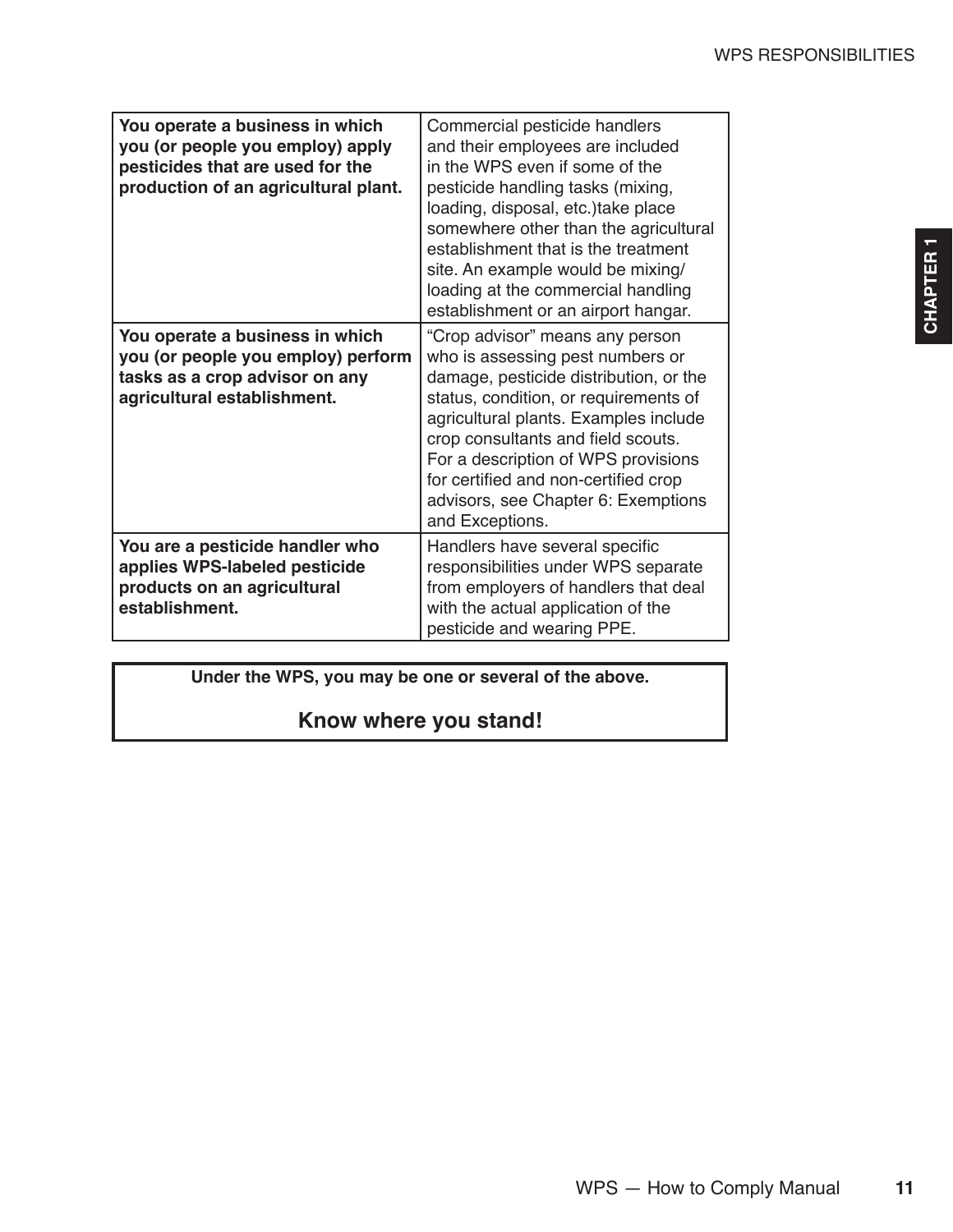<span id="page-3-0"></span>*While handler employers have primary responsibility for compliance with most WPS requirements, pesticide handlers DO*  have several specific *responsibilities under the WPS including the requirement to wear the label-required personal protective equipment when handling pesticides and to follow measures to protect workers and other persons during* 

*pesticide applications.*

### **WHO HAS WPS RESPONSIBILITIES?**

The WPS requires agricultural employers and commercial pesticide handler employers to provide the protections required by this rule.

- An **agricultural employer or commercial pesticide handler employer** must provide WPS protections to their worker or handler employees.
- **Certain WPS protections must also be provided to agricultural establishment owners or their immediate family members** regardless of whether or not other workers or handlers are employed on the establishment.
- In addition, **handlers** have several specific responsibilities under the WPS.

In summary, you have WPS responsibilities if you are:

**An agricultural employer** – any person who is an owner of, or is responsible for the management or condition of an agricultural establishment, and who employs any worker or handler.

**A commercial pesticide handler employer** – any person, other than an agricultural employer, who employs any handler to perform handler activities on an agricultural establishment. A labor contractor who does not provide pesticide application services or supervise the performance of handler activities, but merely employs laborers who perform handler activities at the direction of an agricultural or handler employer, **is not a commercial pesticide handler employer**.

**A handler** – any person, including a self-employed person, who is employed by an agricultural employer or commercial pesticide handler employer and performs certain activities including but not limited to mixing, loading or applying pesticides. See the Introduction (page 4) for a full list of handler activities.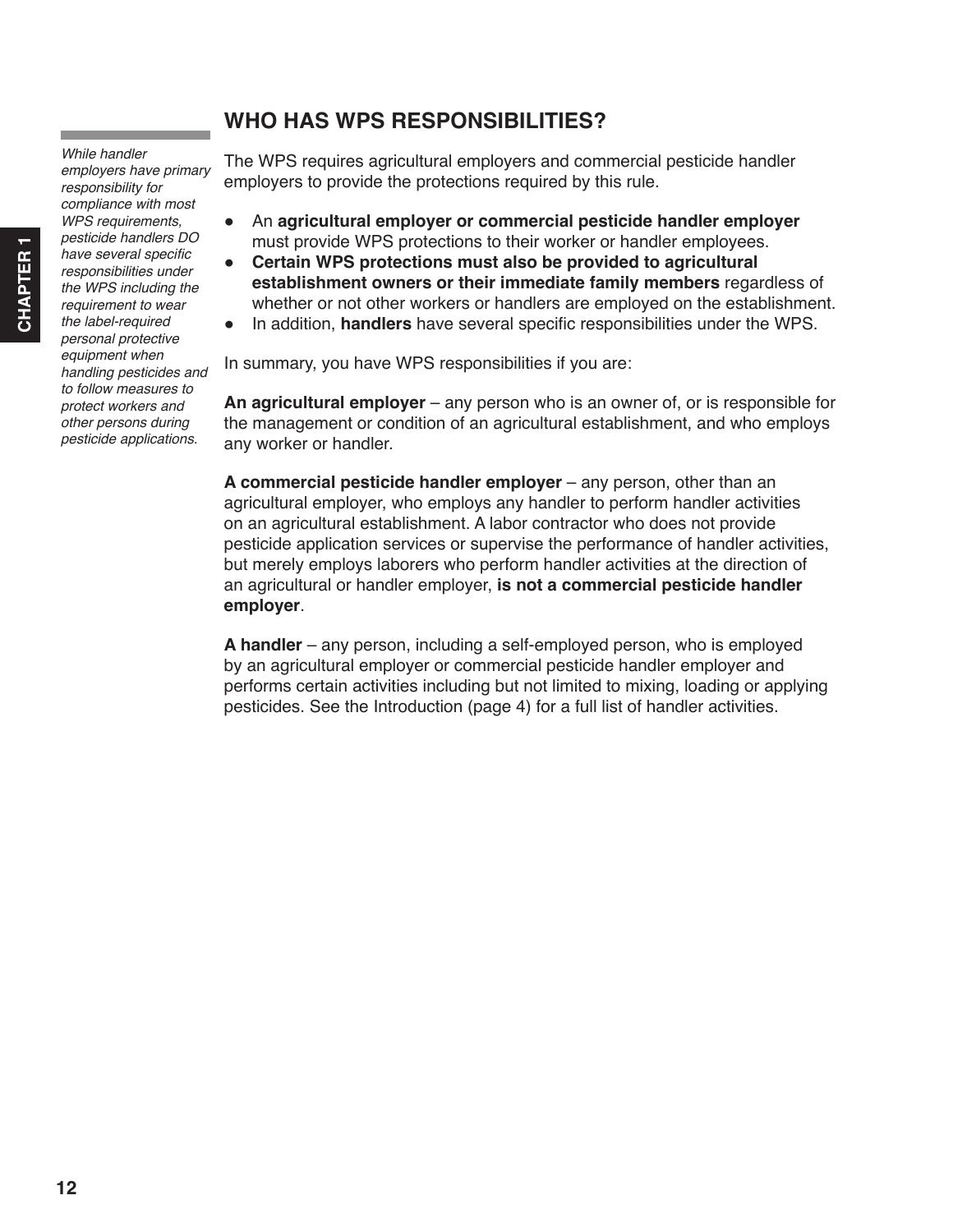### <span id="page-4-0"></span>**ARE YOU A "WORKER" EMPLOYER, A "HANDLER" EMPLOYER OR BOTH?**

The kinds of tasks your employees do, determine whether you are a "worker" employer, a "handler" employer or both.

What activities employees perform will determine whether or not you (as their employer) must comply with the WPS and if so, which requirements apply to your situation. You need to provide all of the protections that apply to the type of employee you have. See page 4 to determine if your employees are "workers" (including "early-entry workers") or "handlers."

- The same employee may be a worker at times and a handler at other times, depending on the type of task being performed.
- You may be both a worker employer and a handler employer depending on the tasks that you and your employees do.
- "Early-entry workers" are also "workers" under the WPS.
- You and your "immediate family" may be exempt from most of the WPS but not all. Make sure you know the WPS requirements you and your family must comply with. See Chapter 6: Exemptions and Exceptions.
- Both general-use pesticides and restricted-use pesticides are covered by the WPS.

*Hint: Training employees as handlers provides*  flexibility by ensuring *they have met the training requirements for "workers" and "handlers."*

WPS — How to Comply Manual **13**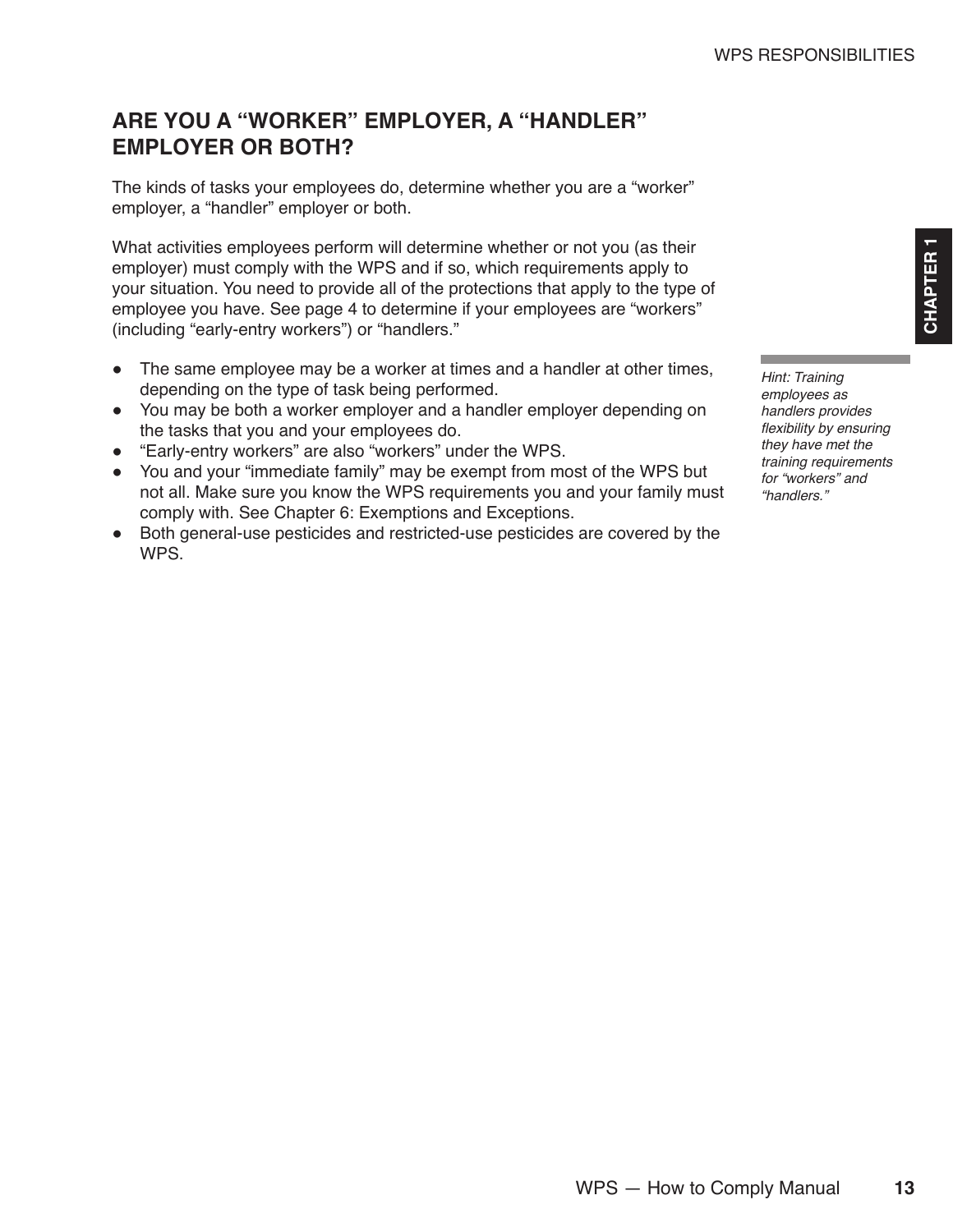### **WHICH ESTABLISHMENTS ARE COVERED BY THE WPS?**

The majority of establishments covered by the WPS include traditional cropproducing agricultural establishments that are farms, forest operations or nurseries involved in either outdoor or enclosed space production and employ workers or handlers. The WPS also covers family owned agricultural operations where family members are the only persons who work on the establishment.

The WPS applies to any establishment involved in growing, maintaining or producing agricultural plants (includes, but is not limited to, grains, fruits and vegetables; wood fiber or timber products; flowering and foliage plants and trees; seedlings and transplants; and turf grass produced for sod) for commercial and/or research or experimental purposes. Commercial production includes production of plants for sale, trade or in-house use on the establishment or another facility.

This means the following facilities or operations that are not generally recognized as traditional agricultural production establishments may be considered an agricultural establishment for the purposes of the WPS and are covered by the rule if they use WPS-labeled pesticide products:

- Nurseries, garden centers or other similar operations where nursery and ornamental bedding plants are maintained for sale (retail or wholesale).
- Dairy farms that produce hay for feed for their cattle.
- Golf course establishments that also produce sod and/or ornamentals in one area on their facility/establishment for transplanting into the golf course portion of the facility.
- Public park operations/facilities and/or privately-held ornamental garden operations/facilities that produce ornamental plants in one area on their establishment for transplanting into the permanent park or ornamental planting portion of the facility.
- Theme park operations (e.g., Disney World, Universal Studios, Sea World, etc.), hotels, and/or other entertainment operations that produce ornamental plants in one area on their establishment for transplanting into the permanent theme park grounds or ornamental planting portions of the facility.
- Prisons that have "prison farms" where agricultural plants are produced and the prisoners are employed as workers and handlers.
- University extension agricultural research facilities that conduct research on agricultural plants.
- Educational classes or vocational agriculture programs where agricultural plants are produced as part of a class or program, students act as workers and/or handlers, and students receive monetary compensation such as a stipend, or free or reduced tuition.
- Pine straw harvesting/production operations.
- Government owned or managed agricultural operations.

The WPS also applies to any establishment operating as a commercial (for-hire) pesticide handling establishment that applies WPS-labeled pesticide products on agricultural establishments or provides crop advising services for an agricultural establishment.

<span id="page-5-0"></span>*Farms, forests and nurseries could operate as outdoor production or enclosed space production, depending on the situation. Enclosed space production includes greenhouses, mushroom houses, hoop houses, high tunnels and grow* 

*houses.*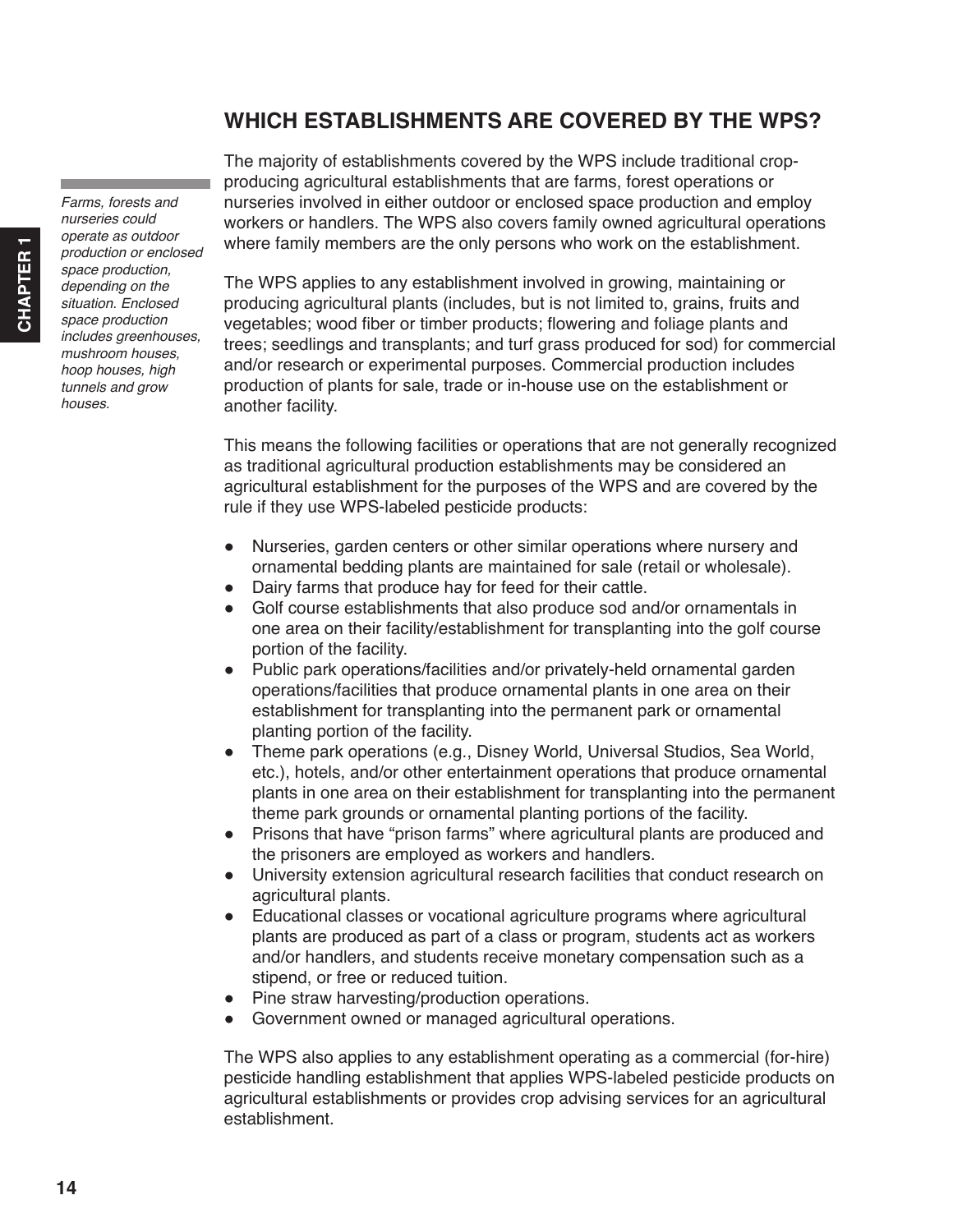### <span id="page-6-0"></span>**WHICH PESTICIDE USES ARE COVERED BY THE WPS?**

170.303(a)

Most pesticide uses involved in the indoor or outdoor production of agricultural plants on an agricultural establishment are covered by the WPS. This includes pesticides used on plants and pesticides used on the soil or planting medium the plants are (or will be) grown in. Both general-use and restricted-use pesticides are covered by the WPS. A pesticide product is covered by the WPS if the following statement is in the Directions for Use section on the product labeling:

#### **AGRICULTURAL USE REQUIREMENTS**

**Use this product only in accordance with its labeling and with the Worker Protection Standard, 40 CFR 170. This standard contains requirements for the protection of agricultural workers on farms, forests, nurseries, and greenhouses, and handlers of agricultural pesticides. It contains requirements for training, decontamination, notification, and emergency assistance. It also contains specific instructions and exceptions pertaining to the statements on this label about personal protective equipment, restricted-entry intervals and notification of workers.**

When a pesticide product with labeling that refers to the WPS is used on an agricultural establishment directly related to the production of an agricultural plant, WPS requirements must be complied with. Although some protective requirements for workers and handlers (PPE, REI, etc.) are clearly identified on the pesticide product label, other WPS requirements are referred to through the following statement on the label: **It is violation of federal law to use a pesticide product in a manner inconsistent with its labeling**.

Example of WPS*labeled pesticide product statement.*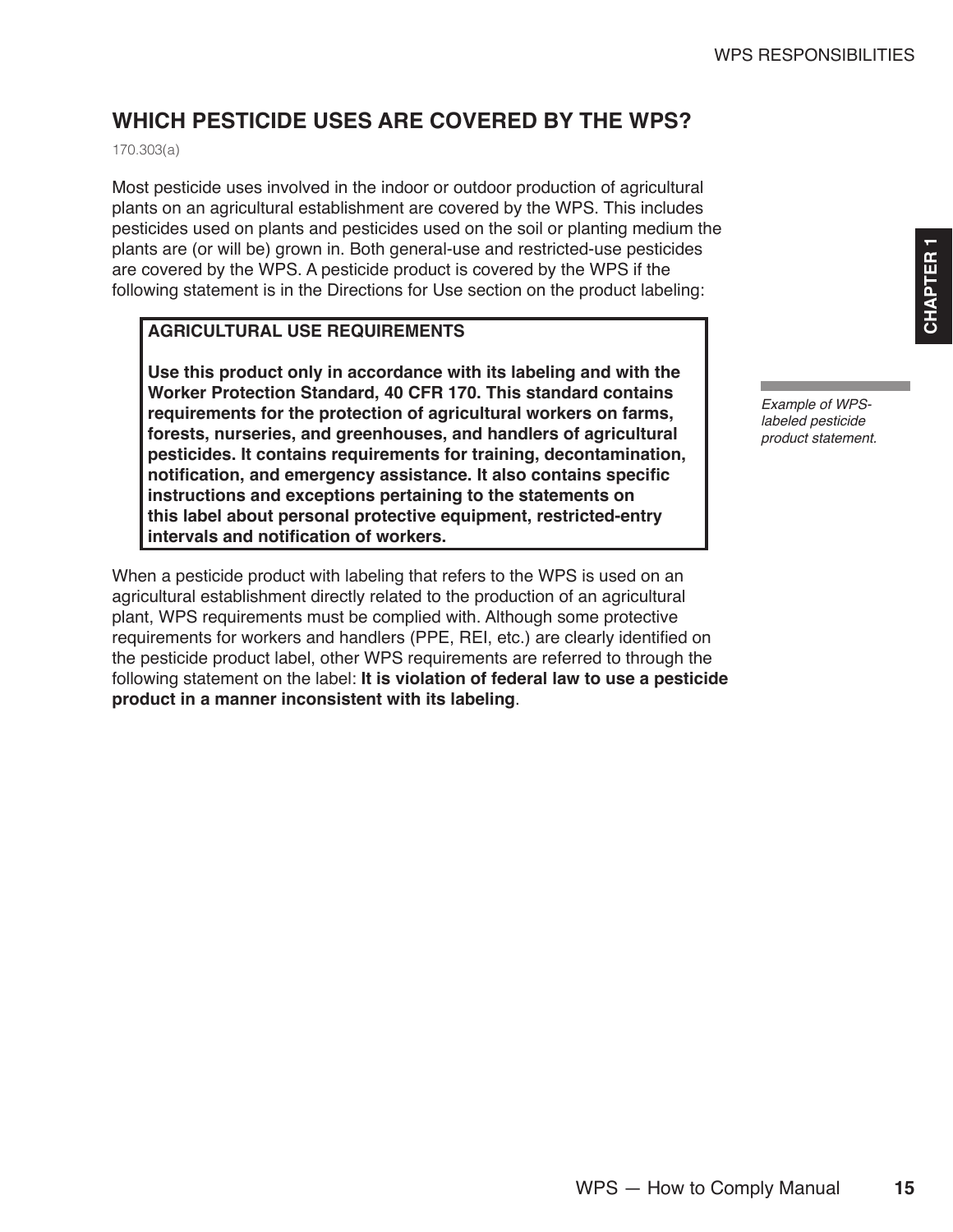### <span id="page-7-0"></span>**WHICH PESTICIDE USES ARE NOT COVERED BY THE**

**WPS?** 170.303(b)

Some pesticide uses are not covered by the WPS, even when the "AGRICULTURAL USE REQUIREMENTS" section is on the labeling. For example, if the pesticide labeling bears an "AGRICULTURAL USE REQUIREMENTS" section, but the product can also be applied to rights-of-way, the rights-of-way use is not covered by the WPS.

The WPS does not apply when a pesticide product label requires compliance with the WPS and is applied on an agricultural establishment in the following circumstances:

- As part of government-sponsored public pest control programs over which the owner, agricultural employer and handler employer have no control (e.g., mosquito abatement and Mediterranean fruit fly eradication).
- On plants other than agricultural plants, which may include plants in home fruit and vegetable gardens, home greenhouses, and permanent plantings for ornamental purposes (e.g., plants that are in ornamental gardens, parks, public or private landscaping, lawns or other grounds that are intended only for aesthetic purposes or climatic modification).
- For control of vertebrate pests such as rodents, **unless directly related to the production of an agricultural plant**.
- As an attractant or repellent in traps.
- On the harvested portions of agricultural plants or on harvested timber.
- For research uses of unregistered pesticides.
- On pasture or rangeland where the forage will not be harvested for hay or for any use.
- In a manner not directly related to the production of agricultural plants, including, but not limited to, livestock pest control (e.g., pesticide applications on livestock or other animals, or in or about animal premises), structural pest control and control of vegetation in non-crop areas.

*Hay production is a WPS use (including as feed for your own animals). Hay incidentally harvested from rights-of-ways is not a WPS use.*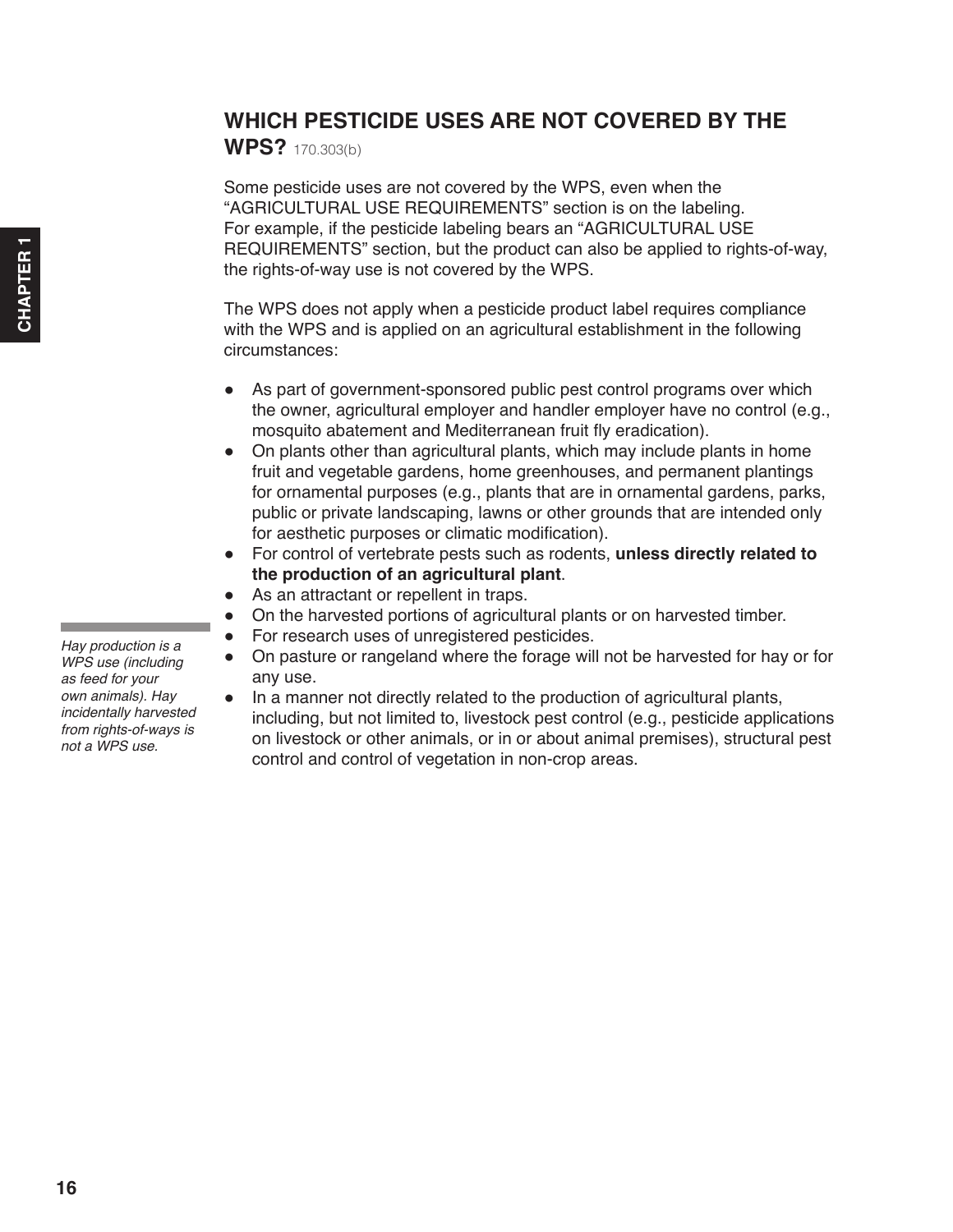# <span id="page-8-0"></span>**WHAT IF THE LABELING CONFLICTS WITH THE WPS?**

#### **Labeling overrides WPS** 170.303(c)

If the pesticide product labeling contains specific instructions or requirements that conflict with the requirements of the Worker Protection Standard, **follow the instructions or requirements on the labeling**, except as allowed in the:

- WPS exemptions for crop advisors and owners of agricultural establishments and their immediate families.
- WPS exceptions to PPE requirements specified on pesticide product labeling.
- WPS exceptions for entry by workers during restricted-entry intervals (early-entry workers).

For example, some pesticide product labeling may:

- Prohibit any early-entry activity, including short-term and emergency tasks.
- Allow an early-entry activity that the WPS does not allow.
- Require the use of personal protective equipment even if closed systems are used for mixing and loading.
- Establish a different area that people must be kept out of during and after a pesticide application, such as the soil fumigant requirements.
- Require emergency eye flushing water in additional situations for products that are eye irritants.

#### **Exceptions to labeling statements**

The WPS allows certain exceptions to three specific pesticide labeling requirements: **personal protective equipment (Chapter 4), restricted-entry intervals (Chapter 3), and double notification (Chapter 3)** (which is the requirement on some labeling for both oral warnings and posting treated areas). The Agricultural Use Requirements box on the pesticide product labeling contains the WPS exceptions.